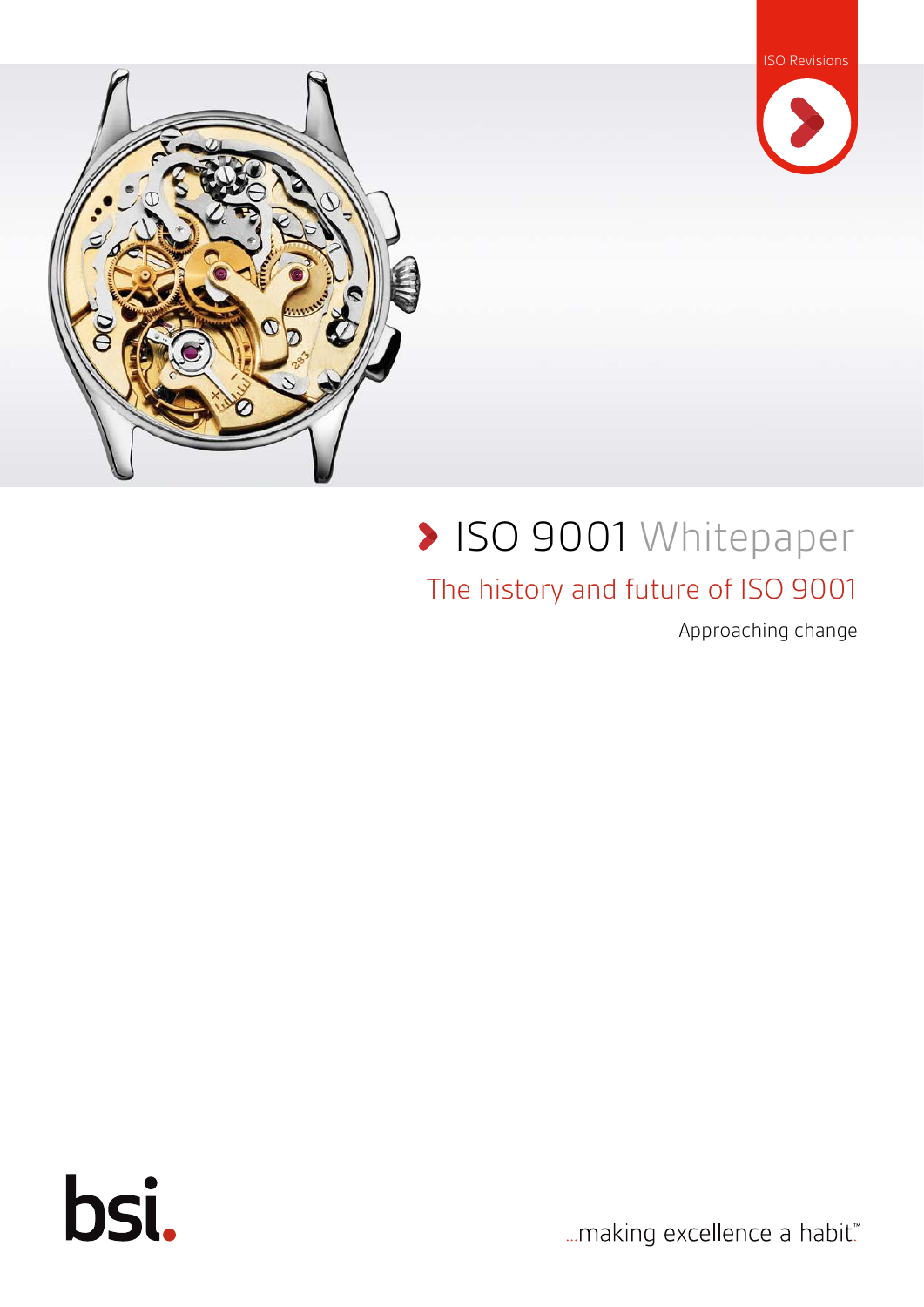#### Introduction

ISO has recently released the results of their 2012 survey of certificates. This annual study shows that over one million certificates for ISO 9001 have now been issued globally – proving that the standard remains in high demand. Certified organizations feel the standard helps them to become a more consistent competitor in the marketplace and with a strong focus on quality management, allows them to attract and meet the needs of high value customers better. With a certified system in place, they can save time, money and resources while optimizing their operational performance with fewer errors and higher profits. The standard also helps them to set up efficient internal processes that motivate staff.

With a revision for 2015 underway, this whitepaper looks at the history of the standard, how it has developed over the years and the changes companies can expect to see in ISO 9001:2015.

### The history of **ISO 9001**

The UK's very first quality management standard was known as BS 5750. Driven by the Ministry of Defence, this standard specified how the manufacturing process should be managed, instead of looking at what was manufactured. In 1987, BSI convinced ISO to adopt BS 5750 as an international standard. It was named ISO 9001 with variants developed to cover different types of business.

Although ISO 9001:1987 followed BS 5750's structure, it also came with three models for quality management systems. One looked at quality assurance in design, development, production, installation and servicing for companies creating new products. The second model focused on production, installation and

servicing, while the third covered final inspection and testing with no concern for how the product was made.

#### From 1994 to 2008

ISO 9001:1994 placed particular emphasis on product assurance using preventive actions, instead of just checking the final product. It also required companies to comply with documented procedures – recognizing the trend to manage quality by control rather than assurance.

ISO 9001:2000 placed quality and process management at its core, changing the previous versions radically. It aimed to first understand the client's requirements before designing processes that would help them to deliver on these. The standard also looked at how to continuously improve processes and track customer satisfaction. Where previous versions focused on quality control, ISO 9001:2000 was built on quality management.

ISO 9001:2008 only made the existing requirements of the 2000 version specification clearer. It also incorporated some changes to make it more consistent with ISO 14001:2004, the environmental management system standard.

Later in 2009, ISO 9004 (which accompanied ISO 9001:2000 for the first time) was revised to promote a sustainable business approach. This version focused on all stakeholders and not just customers and social conditions.

#### Making **ISO 9001** work in every industry

ISO 9001's requirements are generic and must be carefully interpreted to make sense within specific organizations. Manufacturing is not like a service industry, for example. So, over time various industry sectors wanted to standardize their interpretations of the guidelines specifically for their marketplace. These include:

- **•** Information technology: TickIT interprets ISO 9000 for the software development industry.
- **•** Aviation: AS 9100 is an Aerospace Basic Quality System Standard that was developed by major manufacturers, including Boeing, Lockheed-Martin, McDonnell Douglas and Pratt & Whitney.
- **•** Automotive: ISO/TS 16949 is an interpretation that was developed by the IATF, a group of motor manufacturers including GM, Ford and Chrysler.
- **•** Telecommunications: TL 9000, the Telecom Quality Management and Measurement System Standard, was developed by the telecom consortium, QuEST Forum. Unlike ISO 9001 and other sector-specific standards, TL 9000 sets out standardized product and process measurements that allow companies to benchmark their performance in key process areas against peer organizations.
- **•** Medical: ISO 13485:2012 is the medical industry's equivalent of ISO 9001:2008.

Unlike the standards it replaces, ISO 13485:2003 is a stand-alone specification. That means compliance with ISO 13485 doesn't necessarily mean compliance with ISO 9001:2008 and vice versa.

**•** Oil and gas: ISO/TS 29001 looks at the design, development, production, installation and service of products for the petroleum, petrochemical and natural gas industries.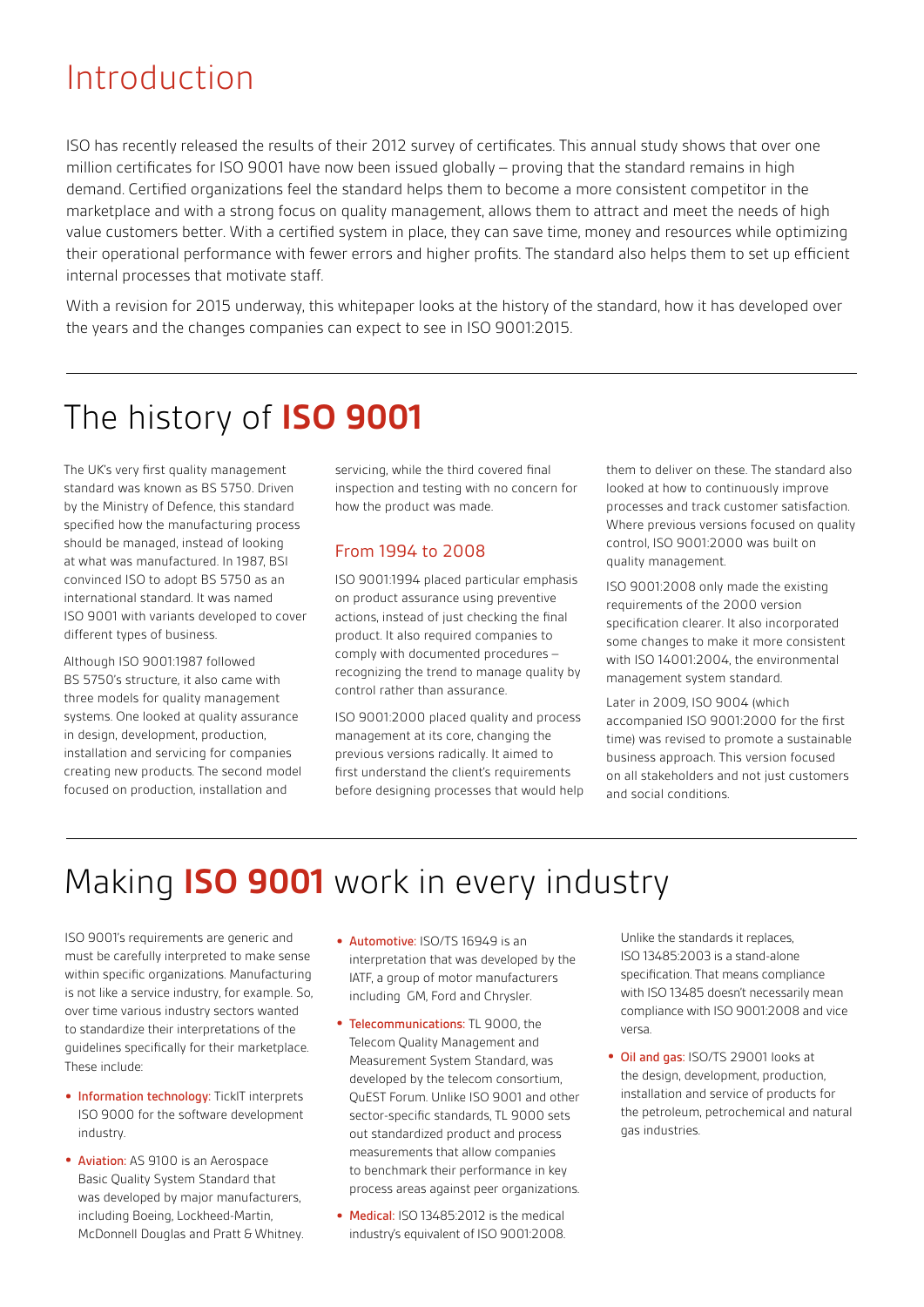

All ISO standards are reviewed every five years to make sure they are still current and relevant in the marketplace. That is why ISO 9001 is currently under review – at Committee Draft stage – and an updated version is due towards the end of 2015. The Committee Draft stage is the first consultation in the development of an ISO standard where members who have chosen to take part in the revision, will form a

national position on the draft and comment on it. This normally takes between two to four months.

Once the national positions have been submitted, experts – all nominated by the ISO members of the participating countries – meet regularly to discuss issues or answer questions that have been raised. These meetings will continue until a Draft

International Standard is published and goes out for public comment. This will happen during the second quarter of 2014. Once the new draft has been finalized and accepted, it is published with a new date following the standard's number. In this case, the revised ISO 9001 standard will be published next year as ISO 9001:2015.

#### > The changes

All ISO management systems share common elements. But despite this, these systems come in many different shapes and structures which can lead to confusion and difficulties when they are implemented.

ISO has already completed some initial work to provide an identical structure, text and common terms and definitions for all management system standards of the future. This means that both future and revised management system standards will be consistent and simpler to integrate. The revised structure will also make the standards easier to read – leading to a

better understanding for those tasked with implementing them.

This new high-level structure is sometimes referred to as Annex SL and all ISO technical committees who develop management system standards in future will use this as their blueprint. The high level structure is designed to align format, text, terms and definitions, while still giving standards developers all the flexibility they need to integrate their technical topics and requirements. ISO 9001:2015 will adopt the new high level structure and will have the following outline:

| Clause 1:  | Scope                       |
|------------|-----------------------------|
| Clause 2:  | Normative references        |
| Clause 3:  | Terms and definitions       |
| Clause 4:  | Context of the organization |
| Clause 5:  | Leadership                  |
| Clause 6:  | Planning                    |
| Clause 7:  | Support                     |
| Clause 8:  | Operation                   |
| Clause 9:  | Performance evaluation      |
| Clause 10: | Improvement                 |

### S Key changes in detail

**Clause 4** refers to the context of the organization. This is a brand-new requirement and highlights the need for senior managers to understand the expectations of all relevant parties. They'll also need to know how internal and external challenges could affect their ability to meet these. This clause is closely linked to leadership which means management systems can no longer be held at arm's length, but should form part of the strategic direction of the business. This will help to raise the standards in the boardroom and align management systems with the needs of the business.

**Clause 4** also looks at process management. From now on organizations need to determine process risk and have measures in place to ensure effective operation. They'll also need to allocate responsibilities for particular processes or sets of processes.

**Clause 5** is about leadership. As mentioned before, this requirement has been set in place to ensure quality policies are aligned with strategic direction. This will help organizations to identify, assess and manage all risks that could stand in the way of meeting product requirements. Clause 5 also highlights the need to allocate responsibility for process management.

There are significant changes in **Clause 6**. This section will now replace the need for preventive action and focus on risk and opportunities that relate to product conformity and customer satisfaction. Clause 6 also sets out better requirements to help organizations manage change in a systematic manner.

**Clause 7** looks at how to manage changes to resources more effectively. It also includes a new requirement to determine, present and maintain knowledge to continuously meet

customer needs and improve their overall satisfaction. The third change to Clause 7 refers to the competence requirements that relate to every process or set of processes within organizations.

**Clause 8** has two new requirements. The first is contingency planning to improve customer communication, while the second looks at ways to assess the suitability of a design before it reaches operations. Clause 8 also specifies the importance of controlling all outsourced activities through efficient risk management.

**Clause 9** includes stronger monitoring and measurement requirements and also introduces how this works in relation to risk and the effectiveness of an organization's quality management system.

Finally, **Clause 10** sets out a more structured approach for Continual Improvement Internal Audits.